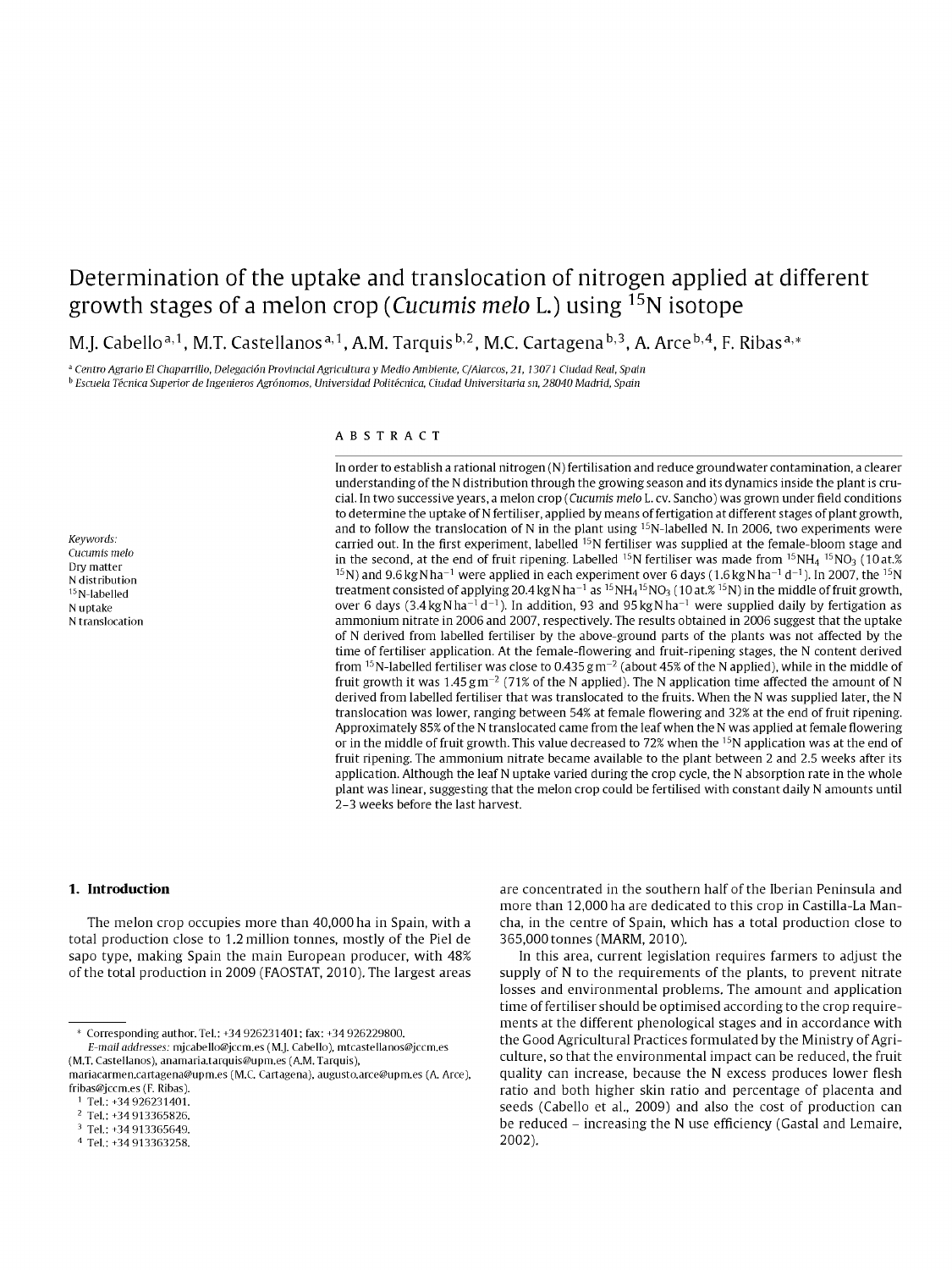Like other crops such as cucumber, melon plants have an indeterminate growth habit and develop new branches, flowers and fruits for a long time, until environmental conditions prevent further growth. In these crops, a proper N balance must be maintained, to obtain appropriate proportions of vegetative and reproductive parts (Tanemura et al., 2008; Castellanos et al., 2011). For this, information concerning the uptake and translocation by plants of N fertiliser applied at different times and the contribution of N to plant growth and fructification is vital for increasing crop yields through efficient use of N fertiliser. The importance of the leaf in the translocation of assimilates to the fruit has been reported in different crops like tomato (Scholberg et al., 2000), pepper (FangGong et al., 2002) or cucumber (Latus et al., 1995; Tanemura et al., 2008). However, in this respect, for melon the information is very scanty and in most cases the results are based on experiments conducted under greenhouse conditions and with different cultivars belong to Reticulatus (Fontes et al., 2003; Purqueiro et al, 2003) or Cantalupensis (Fagan et al., 2006).

Plant growth and fruit yield of melon depend on the N supply. This N may be necessary during the fruit-harvest period because the growth of leaves and stems continues together with setting, enlargement and ripening of the fruits. Therefore, it is necessary to study the N uptake dynamic and its translocation in the plant in order to optimise the fertilisation, because differences in soil characteristics, climate and crop management may significantly influence the results. Isotopic techniques based on  $^{15}N$  labelling have proved to be the most-effective means of measuring N fluxes between different tissues or organs, and for evaluating the respective contributions of N remobilised from storage tissues or recently acquired by uptake and fixation from the environment (Atta et al., 2004: Tanemura et al., 2008). Also, <sup>15</sup>N studies can be used to quantify the percentage of N uptake by the plant that originates from fertiliser and how much comes from soil mineral N (Janat, 2007; Kotur et al, 2007; Latus et al., 1995; Lopez-Bellido et al., 2006). <sup>15</sup>N isotopic technique is the only direct means of measuring nutrient uptake from applied fertiliser and can give results different to those aptane n'omap<sub>p</sub>inea rerember ana ean gire resents amerem to enose<br>obtained by indirect, classical methods (IAEA, 2001). Also, <sup>15</sup>N studies can provide information about how long fertiliser N remains in the soil N.

The aims of this work were to quantify the uptake of N applied at different stages of plant growth (female flowering, growth and ripening of fruits), to determine the N distributed among the different aerial organs and its translocation from vegetative organs to the fruit and to determine the time that N fertiliser remains in the soil and is available for the crop, with respect to the time of application, using <sup>15</sup>N-labelled fertiliser.

# **2. Materials and methods**

#### *2.Í. Experimental site and climate data*

The experiment was carried out in Ciudad Real (Spain) during the May-September season in 2006 and 2007, in adjacent small fields, at the agricultural experimental research station "La Entresierra" (3°56'W-39°0'N, 640 m a.s.L). The soil of this experimental site is a shallow sandy loam, classified as Alfisol Xeralf Petrocalcic Palexeralfs (Soil Survey Staff, 1999), with a depth of 0.60 m, below which there is a fragmented petrocalcic horizon. The soil characteristics are provided in Table 1. The area is characterised by a continental Mediterranean climate, with widely fluctuating daily temperatures. The climatic data are given in Table 2. In the 2 years before the experiment, non-irrigated winter wheat *(Triticum aestivum* L.) was grown on the plots, to which no organic matter or fertilisers were added.

#### **Table 1**

The physico-chemical properties of the soil  $(0-15 \text{ cm})$  at the field experimental sites in 2006 and 2007.

| Properties                      | 2006   | 2007   |
|---------------------------------|--------|--------|
| рH                              | 7.90   | 8.55   |
| Electrical conductivity (mS/cm) | 0.15   | 0.16   |
| Organic matter (g/kg)           | 22.1   | 22.2   |
| Available $P(mg/kg)$            | 16.4   | 17.9   |
| Available K (mg/kg)             | 347.0  | 342.5  |
| Available Ca (mg/kg)            | 1811.8 | 2016.9 |
| Available Mg (mg/kg)            | 728.9  | 759.0  |
| Kjeldahl $N(g/kg)$              | 1.0    | 1.1    |

#### *2.2. Crop management, experimental design and* !5N *treatment*

Seeds of 'Piel de sapo' melon *(Cucumis meló* L., var. inodorous, cv. Sancho) were germinated under greenhouse conditions in April and the seedlings were transplanted to the field, with a transparent plastic mulch, when they had two or three true leaves, on 24 May  $\sim$  2006 and 28 May 2007, with a density of 4444 plants ha $^{-1}$  (plant spacing  $1.5 \text{ m} \times 1.5 \text{ m}$ ).

In 2006, two experiments with  $^{15}{\rm N}$ -labelled fertiliser were car $\cdot$ ried out: in the first,  $15N$  fertiliser was applied from 22 June (29 days after transplanting (DAT)) to 27 June (34 DAT), starting five days after reaching the 4 stage (first perfect flower) according to the scale used by Baker et al. (2001), when 50% of plants had perfect flowers and the soil coverage by the crop was 65%. In the second,  $^{15}{\rm N}$ was supplied from 24July (61 DAT) to 29 July (66 DAT), starting two days before the first harvest (5.4% of the total yield) and when the soil coverage by the crop was 100%. In each plot, 9.6 kg N ha $^{-1}$  were applied (1.6 kg N ha<sup>-1</sup> per day). In 2007, only one experiment was carried out, therefore the numbers of plant was lower and a greater amount of  $15N$  could be supplied in order to amplify the changes in the  $^{15}{\rm N}$  content in each organ. In this third trial,  $^{15}{\rm N}$  was applied from 16 July (49 DAT) to 21 July (54 DAT), starting twenty-five days after reaching the 4 stage, seventeen days before the first harvest (8.9% of the total yield), and when the soil coverage by the crop was 80%. In this period, 20.4 kg N  $\rm{ha^{-1}}$  were applied (3.4 kg N  $\rm{ha^{-1}}$  per day) in each plot.

Labelled  $^{15}$ N fertiliser was made from  $^{15}$ NH4  $^{15}$ NO $_3$  (10 at.%  $^{15}$ N $\rm _3$ and applied by fertigation. In the first experiment, the size of elemental plots was 3 m  $\times$  12 m (16 plants) and 1.5 m  $\times$  12 m (8 plants) in the second and third. In all cases, the experiments were arranged in a randomized complete blocks design with four replications.

Each plot row unit was irrigated by a dripping line with 0.5 m between drippers, each one of which provided  $2L$  h $^{-1}$ . In each year, plots were fertilised with 120 kg  $P_2O_5$  ha<sup>-1</sup> (as phosphoric acid), which was injected daily through the drip-irrigation system from three weeks after transplanting until the last week of August. The amounts of N supplied daily by fertigation as ammonium nitrate were 93 kg ha<sup> $-1$ </sup> in 2006 and 95 kg ha $^{-1}$  in 2007. These were applied from 16 to 86 DAT at a rate of 1.33 kg ha<sup>-1</sup> d<sup>-1</sup> in the first year, and from 25 to 86 DAT at a rate of 1.56 kg ha<sup>-1</sup> d<sup>-1</sup> in the second. Due to the high soil potassium content (Table 1), this element was not applied. The total irrigation applied was 522 mm in the first year and 458 mm in the second. A regular program for disease and insect control was followed throughout the growing period, according to standard management practices.

#### *2.3. Plant sampling and analytical methods*

During the growing season, one plant of each elemental plot (four plants of each treatment) was randomly sampled at 34, 41, 48, 55, 62, 69, 76,83, 90, 97 and 104 DAT in the first experiment, at 62, 69, 76, 83, 90, 97 and 104 DAT in the second and at 50, 57, 64, 71, 78 and 85 DAT in the third. Leaves (blades and petioles), stems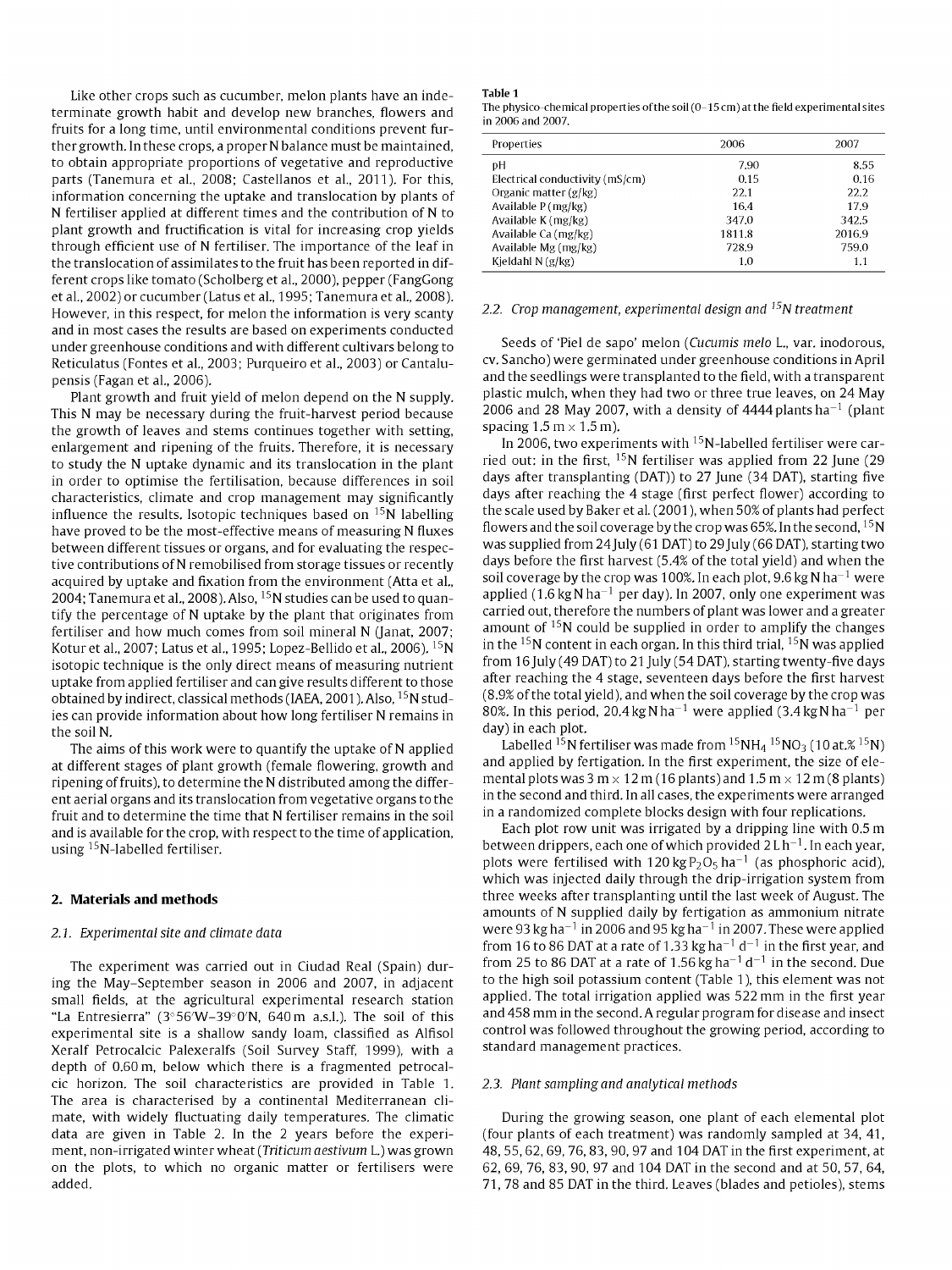**Table 2** 

The monthly mean of daily maximum, minimum and average monthly air temperature (°C), and total rainfall (mm) during the melon growing season in 2006, 2007 and 1981-2010 period.

| Month     | 2006 |      |         |          | 2007 |      |         | 1981-2010 |      |      |         |          |
|-----------|------|------|---------|----------|------|------|---------|-----------|------|------|---------|----------|
|           | Max. | Min. | Average | Rainfall | Max. | Min. | Average | Rainfall  | Max. | Min. | Average | Rainfall |
| May       | 27.0 | 11.2 | 19.1    | 60.6     | 23.0 | 8.2  | 15.6    | 92.2      | 29.9 | 8.5  | 19.2    | 40.4     |
| June      | 32.1 | 14.2 | 23.2    | 23.4     | 28.8 | 11.7 | 20.3    | 20.0      | 30.2 | 13.3 | 21.8    | 20,8     |
| July      | 36.4 | 17.7 | 27.07   |          | 34.7 | 14.8 | 24.7    | 1.2       | 34.0 | 16.1 | 25.0    | 3.7      |
| August    | 34.2 | 16.2 | 25.2    | 12.2     | 34.3 | 15.4 | 24.8    | 3.3       | 34.0 | 16.0 | 25.0    | 4.4      |
| September | 29.7 | 13.1 | 21.4    | 28.5     | 28.9 | 13.7 | 21.3    | 64.2      | 28.8 | 12.9 | 20.9    | 22.7     |

and fruits (when present) were separated and weighed to obtain the fresh weights. Each plant organ was dried at 80 °C to constant weight. The dry matter (DM), expressed as g m $^{-2}$ , was calculated by dividing the dry weight of each organ by the ground area available for one plant (2.25  $\mathrm{m}^2$ ).

Sub-samples of DM of each plant part at each harvest were ground finely: the total N was measured by Kjeldahl's method and the <sup>15</sup>N abundance was determined by Isotope Ratio Mass Spectrometry (IRMS) with a Mod.VG PRISM-II at the Stable Isotope Laboratory (Autonomous University of Madrid).

The harvests were carried out weekly and started at 63 and 67 DAT in 2006 and 2007, respectively. In the ripe fruits which were harvested prior to whole plant sampling, the values of DM and both N and <sup>15</sup>N content were determined and later added to the values that the rest of fruits of the same plant had at the time of sampling. The percentage of  $^{15}$ N abundance was transformed into atom .<br>percentage <sup>15</sup>N excess (<sup>15</sup>Nexc) of the organ or fertiliser by subtract-.<br>ing the natural abundance (0.3663 at.% N) from the percentage <sup>15</sup>N abundance of the organ or fertiliser.

$$
{}^{15}Nexc = ({}^{15}Nc - \delta {}^{15}N)
$$
 (1)

where <sup>15</sup>Nc (%)= <sup>15</sup>N concentration in the organ or fertiliser.  $\delta^{15}N$  $(\%) = {^{15}{\rm N}}$  natural abundance.

Afterwards, the following calculations were performed using the procedure described by IAEA (2001). Considering the period between  $t1$  (time of the first application) and  $t2$  (time of the last application), the N concentration in each organ derived from the <sup>15</sup>N-labelled fertiliser in this period (*Ncdfef*<sub>(t1-t2</sub>)), expressed as a percentage, was calculated using the equation:

$$
Ncdfef_{(t1-t2)} = \frac{15Nexc}{15Nfexc} \times 100
$$
 (2)

where <sup>15</sup>*Nexc* (%)=<sup>15</sup>N excess in the organ. <sup>15</sup>*Nfexc* (%)=<sup>15</sup>N excess of the fertiliser.

The amount of N derived from the labelled fertiliser and taken up by the plant organs, expressed as g m $^{-2}$   $\mathit{Ndfef}_{(t1-t2)}$ , was calculated with the equation:

$$
Ndfef_{(t1-t2)} = \frac{Ncdfef_{(t1-t2)} \times DM}{100}
$$
\n(3)

The total amount of N derived from fertiliser and taken up by the whole plant *(Ndfef)* was calculated as the sum of *Ndfef* for every above-ground organ of the plant.

After reaching the maximum content of *Ndfef (Ndfefmax)* in leaf and stem, the N translocation (gm $^{-2}$ ) was determined from the *Ndfefmax* minus the content of *Ndfef* in the same organs at the time of plant sampling.

The percentage utilisation of fertiliser  $N$  applied between  $t1$  and r2 *(FNU)* was calculated as:

$$
FNU_{(t1-t2)} = \frac{Ndfef_{(t1-t2)}}{Nap_{(t1-t2)}} \times 100
$$
\n(4)

where  $\textsf{Nap}_{(t1-t2)}$   $(\texttt{g}\,\texttt{m}^{-2})$  =  $\textsf{N}$  amount applied between  $t1$  and  $t2.$ 

## *2.4. Statistical analysis*

Linear and quadratic regressions were performed using the statistical analysis software SPSS.

# **3. Results**

## *3.1. Dry matter*

Fig. 1 shows the linear adjustments of the leaf, stem, fruit and total aerial plant DM, with the standard errors, during the experimental period. The DM accumulation over the growing season was similar even though the experiments were carried out in different years. In the first experiment, the values of total aerial biomass were 31.8  $\rm g\,m^{-2}$  at 34 DAT. From this point, the plant DM increased linearly ( $p$ <0.001) and the determination coefficients  $(R<sup>2</sup>)$  were 0.98 in the first two experiments and 0.97 in the third (Fig. Id). The average rate of increase of the DM ranged between 12.1 and 13.4  $\rm g\,m^{-2}$  d<sup>-1</sup>. The lowest DM values, between 0.86 and  $1.74$  g m<sup>-2</sup> d<sup>-1</sup>, corresponded to the stem (Fig. 1b), followed by the leaf which reached average rates close to  $4.30-4.40 \text{ g m}^{-2} \text{ d}^{-1}$  in both experiments in 2006 and  $2.86 \text{ g m}^{-2} \text{ d}^{-1}$  in 2007 (Fig. 1a). The fruit DM showed the highest growth rate, with values ranging between 6.69 g m<sup>-2</sup> d<sup>-1</sup>, in the first experiment, and 8.35 g m<sup>-2</sup> d<sup>-1</sup>. in the third (Fig. 1c).

# *3.2. Nitrogen concentration*

At the start of the crop cycle in the first experiment, an increase in the leaf N concentration occurred and the highest value of 4.7% was observed at 41 DAT (Fig. 2a). The values decreased to 2.2% at 104 DAT. The leaf N concentrations in the second and third experiments were very similar and followed the same trend as in the first.

In the three experiments, the variations of the N concentration in the stem were similar. The highest N concentration in this organ was measured in the first samples which were taken at 34 and 50 DAT, first and third experiment, respectively (Fig. 2b). After that, the N concentration decreased until 55-64 DAT, when the values were close to 1.4%. From then on, the N concentration changed little in the three experiments.

The fruit N concentration in experiment 1 was 3.5% at 41 DAT (Fig. 2c). Later, the values decreased to 1.8% at 69 DAT. From 76 DAT, the N concentration increased up to 2.9% at 104 DAT. The variations of the fruit N concentration were similar in the other two experiments, although in the third the values were slightly lower, with a minimum of 1.3% at 64 DAT.

## *3.3. Nitrogen accumulation*

In all three experiments, the leaf N content over the growing season showed a significant fit to a second-degree polynomial function (Fig. 3a). The N content increased as the crop cycle advanced, especially in the two experiments in 2006, although the accumulation rate decreased progressively.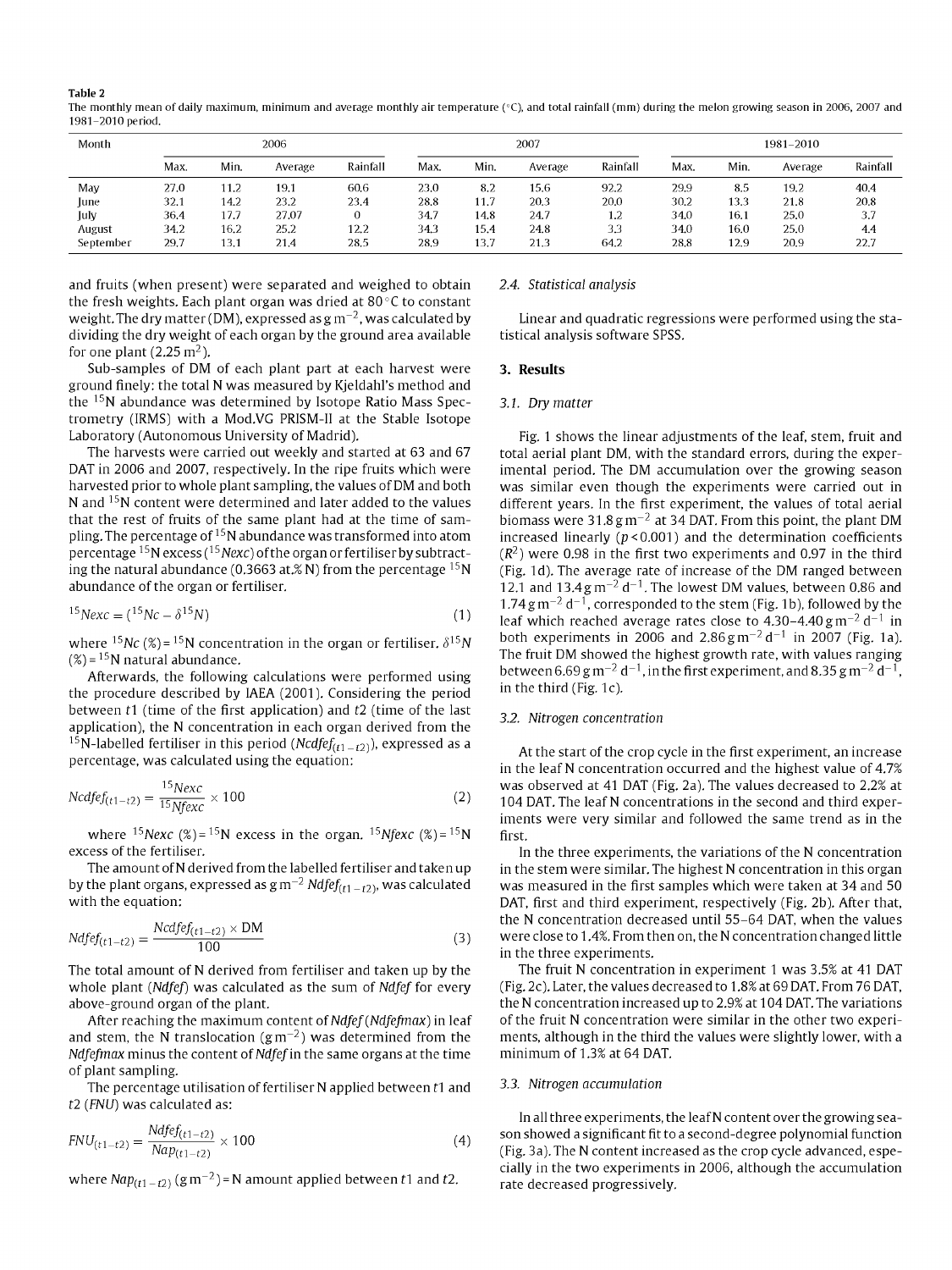

Fig. 1. Dry matter production of leaf (a), stem (b), fruit (c) and total aerial parts of the plant (d) during the melon growing season in the three experiments. DAT, days after transplanting. Points represent means ( $n=4$ ). SE, standard error.

The N content of the stem over the growing cycle showed adjustments to linear functions which were highly significant ( $p \le 0.01$ ) in the second experiment and very-highly significant ( $p \le 0.001$ ) in the other two (Fig. 3b), with a higher determination coefficient ( $\mathbb{R}^2$ ) and lower SE in the third one. The values were similar in the first two experiments, with a N uptake rate of  $0.019$  g m<sup>-2</sup> d<sup>-1</sup>, higher than that in 2007 (0.009 g m<sup>-2</sup> d<sup>-1</sup>).



Fig. 2. Nitrogen concentration in leaf (a), stem (b) and fruit (c) in the three experiments. DAT, days after transplanting. Vertical bars represent the standard error of the means  $(n=4)$ .

The N content of the fruit also adjusted to linear functions, with a very-high significance ( $p \le 0.001$ ) in all experiments (Fig. 3c). In the last year, the standard error was lower than in 2006. The rate of N accumulation in this organ ranged between 0.10 and 0.16 g m<sup>-2</sup> d<sup>-1</sup> in the third and second experiments, respectively.

The N content in the aerial parts of the plants followed a linear tendency with highly significant fits  $(p < 0.001)$  and high coefficients of determination  $(R^2)$  in the three experiments (Fig. 3d). The daily N uptake values,  $0.21-0.24$  g m<sup>-2</sup> d<sup>-1</sup>, were very similar in both experiments in 2006. The rate of N uptake was lower  $(0.13 \text{ g m}^{-2} \text{ d}^{-1})$  in the third experiment.

The fruits and leaves were the main sites of N accumulation in the plants, in all experiments. Until 93-95 DAT in 2006 and until 77 DAT in 2007, the N accumulation in the leaves was greater than in the fruits.

# 3.4. Nitrogen concentrations derived from <sup>15</sup>N-labelled fertiliser

In the first experiment, by the last day of  $15N$  application (34 DAT), the Ncdfef was 2.3% of the total N concentration in the leaves (Fig. 4a). In the other two experiments, the first increase of Ncdfef was recorded three days after finishing the <sup>15</sup>N application (69 and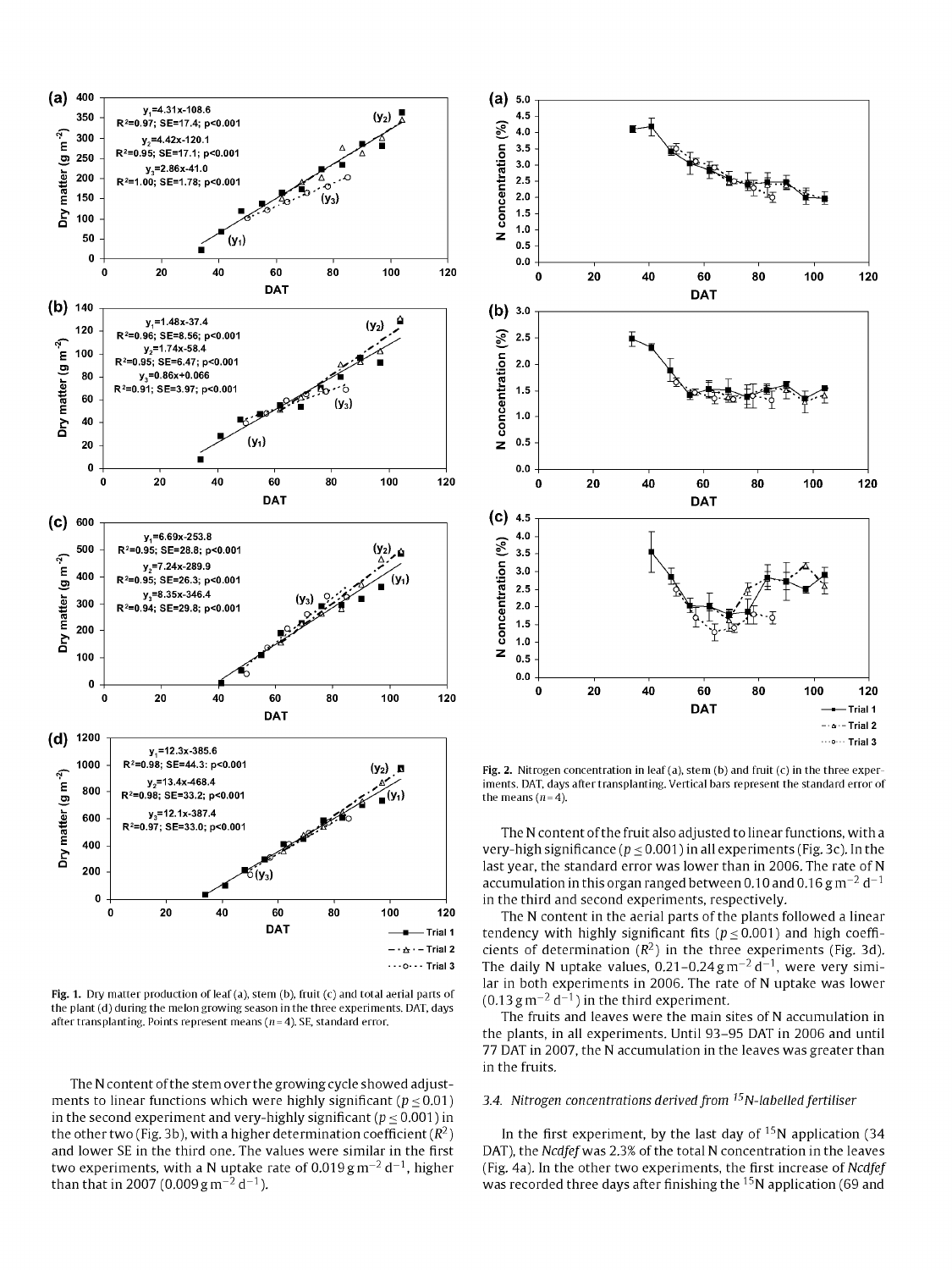

Fig. 3. Nitrogen accumulation in leaf (a), stem (b), fruit (c) and total aerial parts of the plant (d) in the three experiments. DAT, days after transplanting. Points represent means ( $n=4$ ). SE, standard error.

57 DAT, respectively). In experiment 1, the highest Ncdfef occurred at 48 DAT, 14 days after the  $^{15}N$  application (DA $^{15}NA$ ), representing 6.8% of the total, although at 7 DA<sup>15</sup>NA, the value was already 6.6%. Later, a continuous decrease was observed until the lowest value (1.7%) was reached at 104 DAT. In the second experiment, the highest percentage was reached at 10 DA<sup>15</sup>NA (76 DAT): 4.1%, a value similar to that obtained at the same date in the first experiment. From then on, the percentages were similar in both experiments. In the third one, the highest ratio, 18.0% of the total, was also reached at 10 DA<sup>15</sup>NA (64 DAT). Later, a decrease was observed and the lowest value (11.2%) was at 85 DAT. In the stem (Fig. 4b), in all experiments, the Ncdfef was slightly higher than that of the leaf,



Fig. 4. Nitrogen concentration derived from labelled fertiliser (Ncdfef) in leaf (a), stem (b), fruit (c) and total aerial parts of the plant (d) in the three experiments. DAT, days after transplanting. Vertical bars represent the standard error of the means  $(n=4)$ 

with maximum value of 7.5% in the first experiment, 5.1% in the second and 18.9% in the third, which were reached at the same time.

In experiment 1, in the fruit (Fig. 4c), a fast increase in Ncdfef was observed, with maximum values of 7.2% and 7.2% at 7 and 14 DA<sup>15</sup>NA (41 and 48 DAT), respectively. From this time, the values decreased to 2.0% at 49 DA<sup>15</sup>NA (83 DAT) and then remained practically without variation until the end of the cycle. However, in the other two experiments, the tendency was different. In the second, the *Ncdfef* in the fruit increased quickly until 10 DA<sup>15</sup>NA (76 DAT) with a value close to 3.3%, remaining more or less stable over the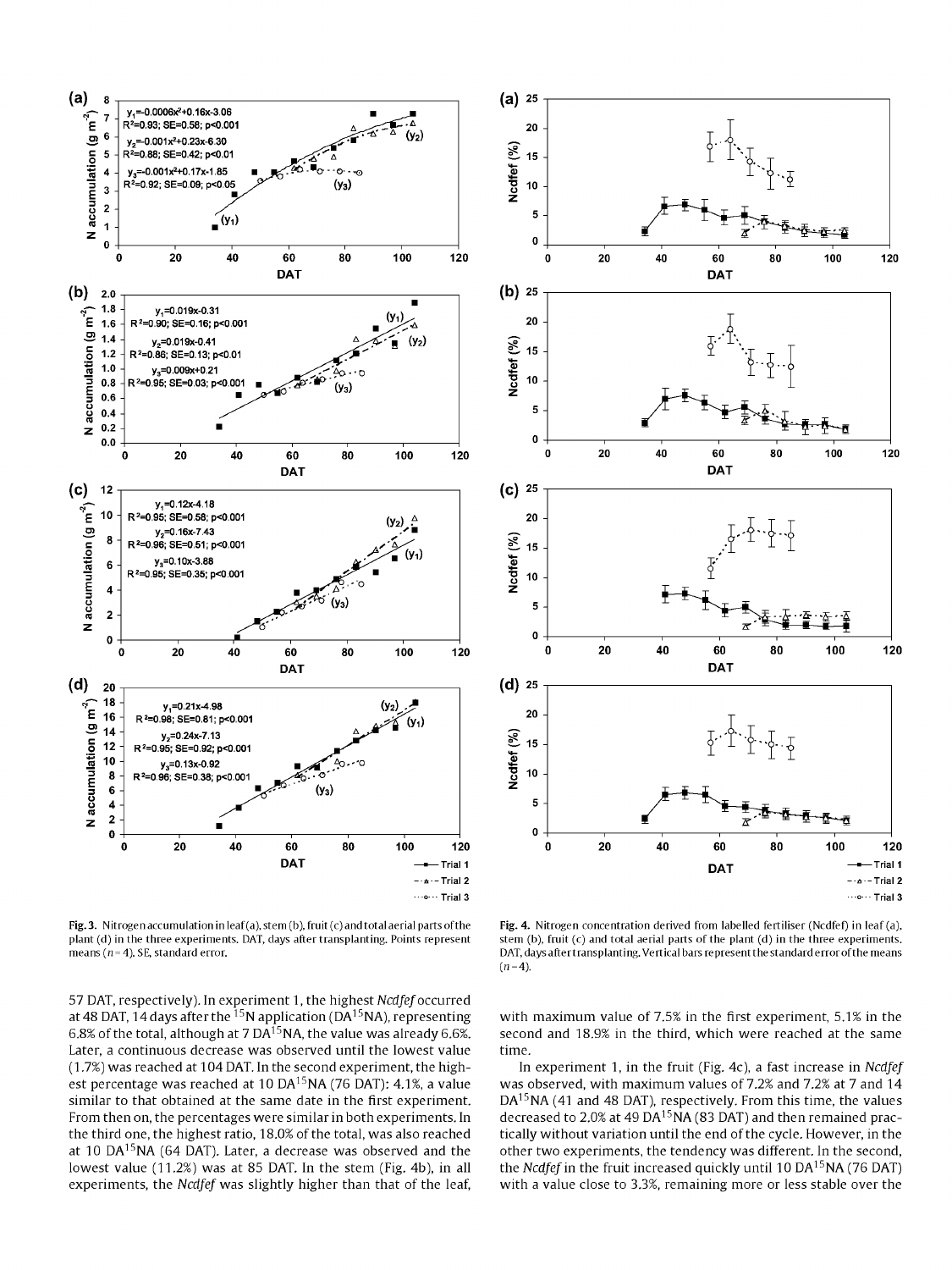rest of the cycle, while in the third the concentration increased quickly (to 16.6%) until 10 DA<sup>15</sup>NA (64 DAT). From this moment, little variation was recorded.

The *Ncdfef* in the plant aerial parts followed the same tendency as those of the leaf and stem (Fig. 4d). The highest values were 7.0%, 3.95% and 17.5% in the first, second and third experiments, respectively. After that, these values declined to 2.2%, 2.5% and 14.4%, respectively.

# 3.5. *Nitrogen accumulation derived from the i5N-labelled fertiliser*

The *Ndfef* in the aerial parts followed the same tendency as the *Ncdfef* (Fig. 5a and b): a fast increase occurred for one or two weeks and then it decreased. In the leaf, the highest *Ndfef* value was observed at 14 DA<sup>15</sup>NA in the first experiment, at 10 DA<sup>15</sup>NA in the second and at 10 DA<sup>15</sup>NA in the third, with values of 0.27, 0.20 and  $0.73\,\mathrm{g\,m^{-2}}$ , respectively. In the stem, the highest *Ndfef* accumulation happened at the same time as in the leaf and the values were  $0.06$  g m<sup>-2</sup>, 0.04 g m<sup>-2</sup> and 0.15 g m<sup>-2</sup> in the first, second and third experiments, respectively. In all experiments, the amount of *Ndfef*  in the fruit increased over the course of the cycle, although the accumulation rate was higher during the first two or three weeks (Fig. 5c). At the end of the cycle, *Ndfef* was close to 0.25  $\rm g\,m^{-2}$  in the two experiments in 2006 and 0.88 g m<sup>-2</sup> in 2007.

The uptake of *Ndfef* by the melon plants occurred until 14-17 DA<sup>15</sup>NA (Fig. 5d). After that, important variations were not observed. The maximum *Ndfef* uptake in the two experiments in 2006 was close to 0.45 g m $^{-2}$  while in 2007 it was 1.45 g m $^{-2}$ .

The distribution in each organ of the N taken up varied, depending on the experiment. In the first (female-bloom stage), 60% of N uptake was in the leaf and 3% in the stem. In the second (at the end of fruit ripening) 44% of N uptake was in the leaf and 9% in the stem, while the values were 50% and 10%, respectively, in the third experiment (in the middle of fruit growth).

# *3.6. Translocation of nitrogen derived from the i5N-labelled fertiliser*

The *Ndfef* translocation from the leaf, stem and vegetative parts of the plant to the fruit showed either a significant linear or seconddegree polynomial tendency in all experiments (Fig. 6a-c), with high determination coefficients.

From 48 DAT in the first experiment and from 76 DAT in the second (the dates with the highest values of *Ndfef* in the leaf and stem) until the end of the crop cycle (104 DAT), the translocation from the leaf to the fruit was 55% in the first experiment and 30% in the second. The *Ndfef* translocation from the stem was 50% and 43% and from the total aerial vegetative parts 54% and 32% in the first and second experiments, respectively. In the third experiment, the rate of translocation from the leaf and from the vegetative parts of the plant to the fruit was higher than that in the two previous experiments. Thus, from 64 DAT (the date with the maximum content of *Ndfef* in the leaf and stem) to 85 DAT, the amount of *Ndfef*  translocated from the leaf was 41%, from the stem 34% and from the total vegetative aerial parts 40%.

The functions of *Ndfef* translocation from the total vegetative aerial parts over the growing season (Fig. 6c) are relatively similar to those obtained for the leaf. At first, in the second and third experiments, the functions show a fast N translocation from the vegetative parts to the fruit, which decreased as time went on. However, for the first experiment, the function is linear and the N translocation did not decrease.

In all cases, *Ndfef* translocation started one or two weeks after its application.



Fig. 5. Nitrogen accumulation derived from labelled fertiliser (Ndfef) in leaf (a), stem (b), fruit (c) and total aerial parts of the plant (d) in the three experiments. DAT, days after transplanting. Vertical bars represent the standard error of the means ( $n=4$ ).

If the Ndfef translocation is expressed as  $\rm{mg\,m^{-2}}$ , the equations (Fig. 7a-c) have the same characteristics as those expressed in percentage, but in this case it can be seen that the leaf translocates much more N than the stem (83%, 72% and 86% of the total *Ndfef*  translocated in experiments 1, 2 and 3, respectively).

#### *3.7. Fertiliser nitrogen utilisation*

The plants took up a large proportion of N during the first two weeks after its application (Fig. 8): from this time onwards, the N uptake was negligible.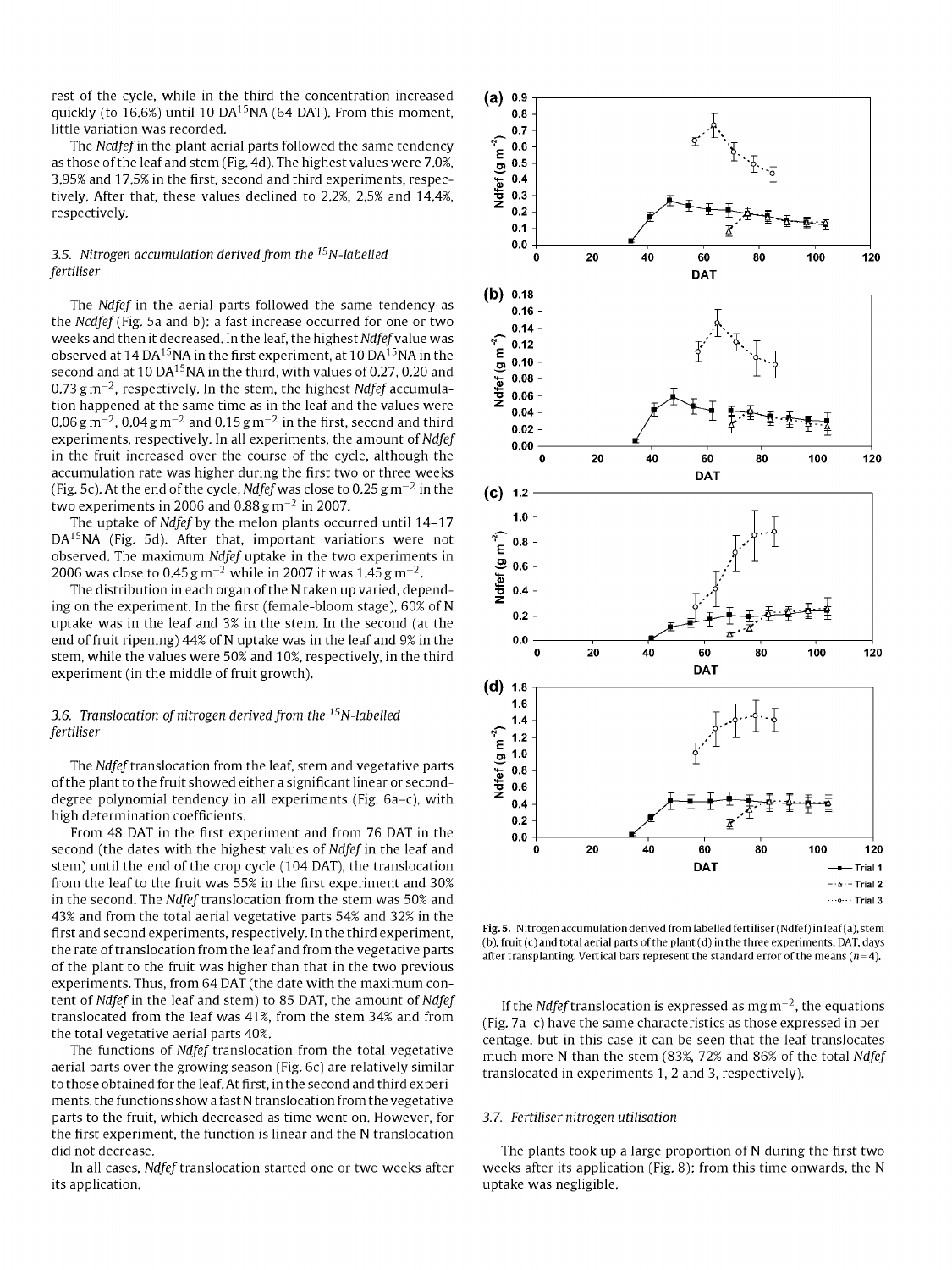

Fig. 6. Translocation of nitrogen derived from the labelled fertiliser (Ndfef), expressed as percentage, from the leaf (a), stem (b) and total vegetative aerial parts of the plant (c) to the fruit. DAT, days after transplanting. Points represent means  $(n=4)$ . SE, standard error.

In the first two experiments, the percentage utilisation of fertiliser N was similar – approximately  $45\%$  of the N applied – and in the third, it was close to 70%.

# 4. Discussion

#### 4.1. Dry matter

The growth dynamics observed in the three experiments were similar to those obtained in melon by Da Silva et al. (2006) and De Queiroz et al. (2008), with slow growth in the initial phase of the crop cycle followed by fast plant development. The values of aerial DM at 69 DAT (454.0  $\rm g\,m^{-2}$ ) were higher than 165.8  $\rm g\,m^{-2}$  obtained by Da Silva et al. (2006) and similar to 471.1  $\rm g\,m^{-2}$  reported by De Queiroz et al. (2008), for the same cultivar (Sancho). However, Da Silva et al. (2006) obtained at 69 DAT a ratio of biomass between the fruit and aerial vegetative parts of 42/58. In our case the ratios were 52/48 (first and third experiments) and 49/51 (experiment  $2)$ 

An appropriate balance between the vegetative parts, which mainly act as a source of assimilates, and the reproductive parts, primarily sink organs, is clearly of great importance for optimal crop



Fig. 7. Translocation of Ndfef (nitrogen derived from the labelled fertiliser), expressed as mg  $m^{-2}$ , from the leaf (a), stem (b) and total vegetative aerial parts of the plant (c) to the fruit. DAT, days after transplanting. Points represent means  $(n=4)$ . SE, standard error.

production (Peil and Galvez, 2005), because an excessive amount of vegetative biomass, in relation to the reproductive, often indicates a nutritional imbalance in which N plays an important part (Hartz and Hochmuth, 1996; Mohammad, 2004).



Fig. 8. Utilisation of fertiliser nitrogen (FNU) in the three experiments. DAT, days after transplanting. Vertical bars represent the standard error of the means ( $n=4$ ).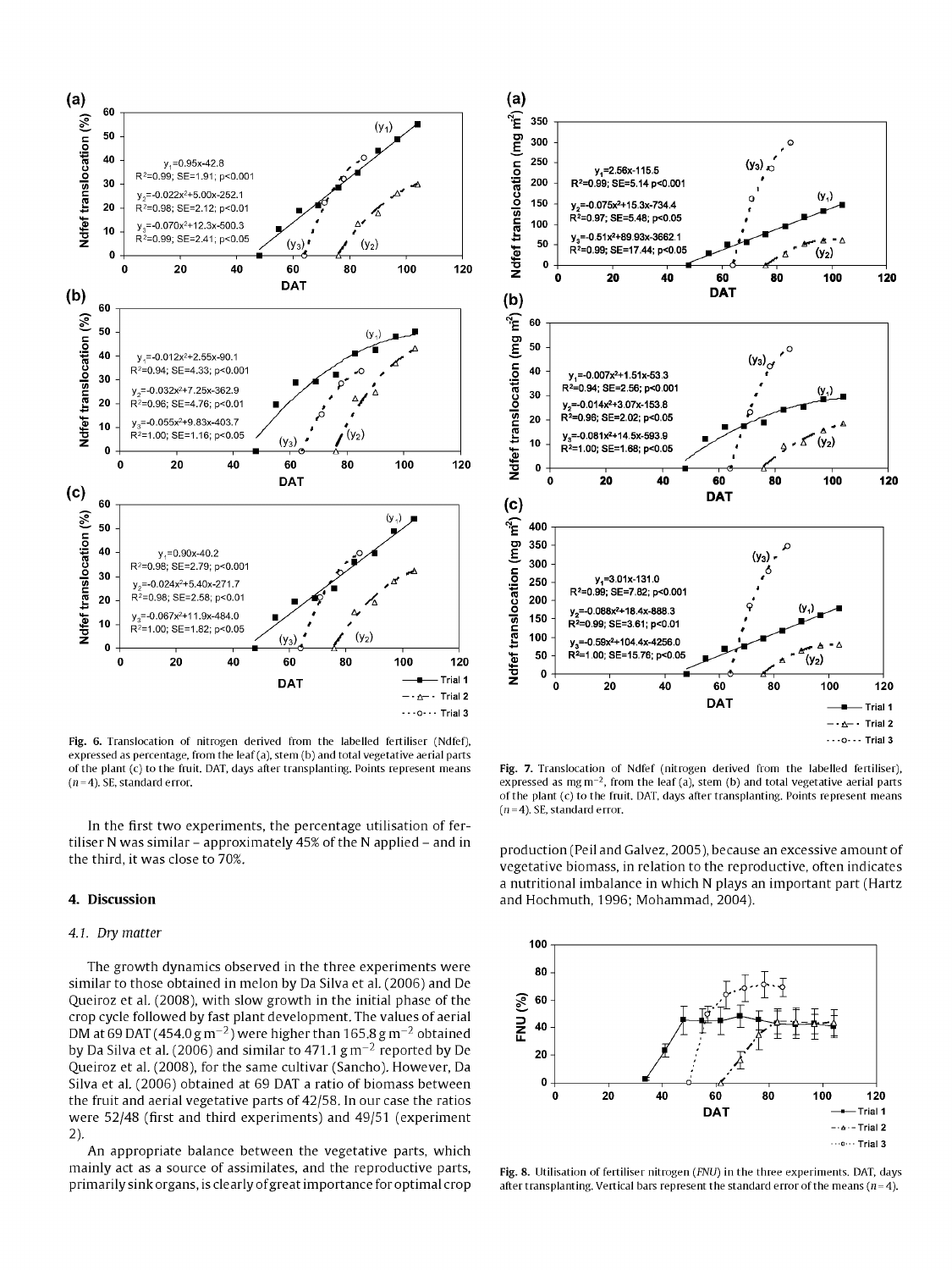Taking into account this fact and the level of development reached by the plants, it follows that the crop did not suffer a deficit of N at any time (Castellanos et al, 2010).

# *4.2. Nitrogen concentration*

The N concentration at the end of the crop cycle was lower than that obtained by Kirnak et al. (2005) in cv. Polidor (7.65% with 120 kg N ha<sup>-1</sup>) and slightly lower than those found by Panagiotopoulos (2001) in cv. Dichty (2.5-3.6%).

The N concentration in the vegetative parts decreased from 34-42 dAT onwards as a result of both fast vegetative growth - *"law of progressive decline"* (Le Bot et al., 1998) - and N translocation from the vegetative parts to the fruit. After muskmelon fruit set, the other organs of the plant, especially the leaves, function as a source of N for the fruits (Fukutoku et al, 2000).

The fruit N concentration decreased until 64-69 DAT, the period when the harvests started. So, the concentration increased due to the higher N percentage in immature fruits in relation to mature fruits, in accordance with the results obtained by Darawsheh and Bouranis (2006), who stated that the fruit load has a notable effect on the N status. They found, in experiments with tomato, that the extractable N concentration was increased greatly when more fruits were ripening.

# *4.3. Nitrogen accumulation*

The rate of N accumulation in the whole plant (0.13 g m $^{-2}$  d $^{-1})$ in the third experiment (2007) was lower than that observed in both experiments in 2006. It could be due to a higher soil mineral N content before transplanting in the first year (67 kg N ha<sup>-1</sup>) than in the second (34 kg N ha<sup>-1</sup>) (Castellanos et al., 2010), because the amount of nitrate in soil regulates the uptake of N by crops (Gastal and Lemaire, 2002). On the other hand, the fact that the fruit N uptake in all experiments was similar, and both leaf and stem N uptake were lower, suggests that when the plant takes up less N, this reduction is first observed in the leaves and stem because the fruits are a strong sink and there is translocation to them from vegetative parts, mainly from the leaves (Atta et al., 2004). The patterns of N accumulation during the growing period for the whole plant and individual plant parts essentially followed the time course of the DM production, as shown also by Latus et al. (1995) in cucumber.

Like the growth, N uptake was slow during the vegetative stage but increased greatly at the beginning of the reproductive period, before slowing down again at the end of the crop cycle. The N-uptake rate of crops is regulated not only by soil mineral N availability but also by the crop growth rate. The N uptake per unit biomass decreases as crop mass increases, suggesting that the relationship between N uptake and growth is complex (Gastal and Lemaire, 2002).

The increases in the leaf N content were the result of the increase in the leaf biomass (more marked in 2006 than in 2007), which counteracted and exceeded the continuous decrease in the N concentration. As in the leaf, the increase in the stem N content was due to the increase in biomass, since the N concentration remained more or less constant from 55 DAT in the three experiments.

# *4.4. Nitrogen concentrations derived from the i5N-labelled fertiliser*

The results show that N derived from the labelled fertiliser started to be taken up immediately after being applied and its concentration followed the same trend in the leaf and stem. There was a fast increase in the proportion of *Ncdfef* until 10 days after the start of its application. Later, as the labelled fertiliser decreased in

the soil, because it has been taken up by the plants, fixed in the soil or lost by leaching, the uptake decreased as the plants took up non-labelled fertiliser - which was applied throughout the rest of the vegetative cycle. In 2006, the two experiments had similar Ncdfef values, independent of the application time. However, in the third experiment, in 2007, the values were much higher because the amount of labelled fertiliser was also higher.

The percentage of fruit N derived from labelled fertiliser was higher in the second experiment than in the first, because the application was made in the last days of fruit ripening. During this stage, uptake of N by the fruits was greater, in accordance with the results obtained by Latus et al. (1995) in cucumber.

# *4.5. Nitrogen accumulation derived from the i5N-labelled fertiliser*

The N uptake derived from labelled fertiliser increased in the vegetative parts of the plants for about two weeks and then decreased as a result of N translocation to the fruits, which are a strong sink whereas the vegetative parts (leaves and stem) act as a source of N, according to Fukutoku et al. (2000).

The fact that the amount of N derived from fertiliser increased in the whole plant for two weeks and then did not change significantly suggests that N, independent of the application time, was available to the plants during this period but they could not take up N more than two weeks after its application, because it had been either leached or immobilized in the soil.

The N distribution in the different plant organs depended on the phenological phase of the vegetative cycle in which N was taken up. The N derived from labelled fertiliser applied during female bloom or during the first stage of fruit growth accounted for 75% of the total N uptake and was distributed mainly in the vegetative parts of the plant. In contrast, for N derived from the fertiliser applied later, there was an increased N percentage in the reproductive parts. This is due to the sink effect of the fruits, so that the more fruits there are, the greater is the amount of N directed to them. This effect has been observed also by Atta et al. (2004) in pea *(Pisum sativum* L.), Darawsheh and Bouranis (2006) in tomato *(Lycopersicon esculentum* Mill) and Mohammad (2004) in squash *(Cucúrbita pepo* L.).

# *4.6. Nitrogen translocation derived from the i5N-labelled fertiliser*

The dynamics of N accumulation and translocation within the plant can be gauged from the changing pattern of source and sink interactions (Atta et al., 2004). In agreement with the findings of Atta et al. (2004), when our melon plants had vegetative but not reproductive growth, the N accumulated mainly in the leaves. As the fruits started to develop and grow, their higher N demand, relative to the vegetative organs, caused a continuous translocation of N from the stems and, particularly, the leaves.

In the first experiment, N derived from labelled fertiliser started to be translocated at 48 DAT, when the fruit DM was still low (54.7 g m $^{-2}$ ) and N translocation was moderate, but it continued during the cycle almost linearly, although with a slight tendency to slow down. By contrast, in the second and third experiments, there was a fast translocation 10 days after completing the fertiliser application and as the cycle progressed the percentage of N translocated was decreasing. This is in agreement with the findings of FangGong et al. (2002), who stated that newly taken-up N is translocated more easily.

The N translocation from the leaf, stem and vegetative parts to the fruit decreased progressively when the N was applied in more-advanced stages of the vegetative cycle. Atta et al. (2004) reported important differences according to the time of N applica-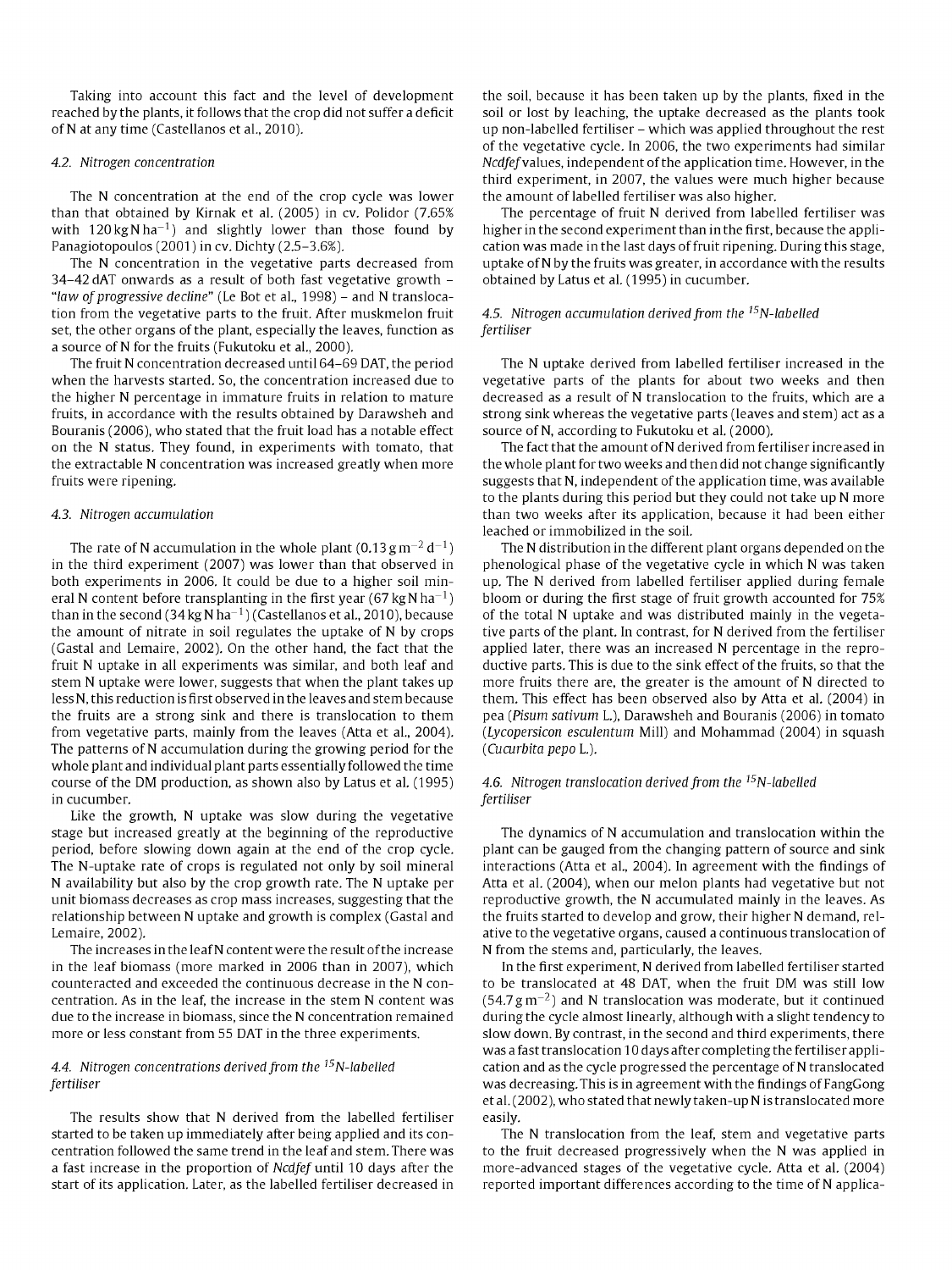tion, although their results for pea plants differed from ours because the application time was different (from the 7-leaf stage to the beginning of seed filling). The percentage of N translocated to the fruit was in agreement with that reported by Fukutoku et al. (2000), who found that nearly 50% of the fruit N at harvest was derived from the redistribution of N from other organs, while in our case it ranged between 72% of the *Ndfef in* the fruit when N was applied at flowering and 31% when it was applied at the end of fruit ripening; and, as in our case, the leaf was the main source of N. Even though in the first experiment (2006) the <sup>15</sup>N was applied in a previous phenological stage, the amounts of Ndfef translocated in 2007 were much higher, because *Ndfef* accumulated in the vegetative part was also much higher as a result of the different amount of labelled fertiliser supplied in each year.

# *4.7. Fertiliser nitrogen utilisation*

The percentage utilisation of fertiliser N in the first and second experiments was different in comparison with the third, probably because in 2006 the soil mineral N content was higher (Castellanos et al, 2010): according to the results obtained in different crops such as tomato (Halitligil et al., 2002; Zuraiqui et al., 2002), pepper *(Capsicum annuum* L), cucumber and melon (Halitligil et al., 2002), the greater the amount of N fertiliser in the soil, the lower the utilisation rate.

The percentage utilisation of fertiliser N was higher than that obtained by Halitligil et al. (2002) in melon (32.9%) or by Kotur et al. (2007) in tomato (9-23%) and was similar to that reported by Kotur et al. (2007) in French bean *(Phaseolus vulgaris* L) (30-64%) and by Atallah et al. (2002), Halitligil et al. (2002) and Latus et al. (1995) in cucumber (55-70%, 40-61% and 59%, respectively). The high variability of these results shows that the percentage N fertiliser use depends not only on the crop but also the conditions under which it grows, and does not seem to be affected by the time of fertiliser application.

# **5. Conclusions**

The amount of N taken up by the aerial parts of the plant was not affected by the application time, from flowering (50% plants with perfect flowers) to the first harvest. However, the time of fertiliser application influenced the amount of N translocated from the vegetative parts to the fruit. So, when the fertiliser was applied later, the *Ndfef* translocation decreased: from 54% when N was applied at female flowering to 32% when it was applied at the end of fruit ripening. The N translocated from the leaves to the fruit represented approximately 85% of the total N translocation when the N was applied at female flowering and at the mid-point of fruit growth. When the N was applied at the end of fruit ripening, this value was lower (72%). The N fertiliser was available for between 2 and 2.5 weeks after its application through fertigation, independent of the application time between female flowering and the final stage of fruit ripening. The daily amount of N uptake by the plant showed a linear trend suggesting that the melon crop could be fertilised with constant daily N amounts until 2-3 weeks before the final harvest.

# **Acknowledgments**

We thank Dr. Ramón Redondo (Faculty of Sciences of the Autonomous University of Madrid) for analysis of the <sup>15</sup>N in the plant material. This work was funded by the Instituto Nacional de Investigación y Tecnología Agraria y Alimentaria, Spanish Agency (Project RTA 04-111-C3).

#### **References**

- Atallah, T., Darwish, T., El Moujabber, M., 2002. Modality of fertigation of protected cucumber and nitrogen use efficiency under field conditions. In: IAEA (Ed.), Water Balance and Fertigation for Crop Improvement in West Asia. IAEA-TECDOC-1266, Vienna, pp. 41-48.
- Atta, S., Maltese, S., Marget, P., Cousin, R., 2004.  $^{15}$ NO<sub>3</sub> assimilation by the field pea *Pisum sativum* L. Agronomie 24, 85-92.
- Baker, J.K., Leskovar, D.I., Reddy, V.R., Dainello, F.J., 2001. A simple phenological model of muskmelon development. Ann. Bot. 87, 615-621.
- Cabello, M.J., Castellanos, M.T., Romojaro, F., Martínez, C, Ribas, F., 2009. Yield and quality of melon grown under different irrigation and nitrogen rates. Agrie. Water Manage. 96, 866-874.
- Castellanos, M.T., Cartagena, M.C., Ribas, F., Cabello, M.J., Arce, A., Tarquis, A.M., 2010. Efficiency indexes for melon crop optimization. Agron. J. 102, 716-722.
- Castellanos, M.T., Cabello, M.J., Cartagena, M.C., Tarquis, A.M., Arce, A., Ribas, F., 2011. Growth dynamics and yield of melon as influenced by nitrogen fertilizer. Sci. Agrie. 68, 131-261.
- DaSilva, M.J., De Medeiros.J.F., De Oliveira, F.H.T., Dutra, I., 2006. Dry matter accumulation and nutrient uptake by pele de sapo melon plants. Rev. Bras. Engenharia Agr.Amb. 10,364-368.
- Darawsheh, M.K., Bouranis, D.L., 2006. Season-dependent fruit loading: effect on dry mass, water, and nitrogen allocation in tomato plants. J. Plant Nutr. 29, 347-359.
- De Queiroz, H.V., De Queiroz, F., De Medeiros, J.F., Dutra, I., Queiroz, R.F., 2008. Growth ofthe melon plants underdifferent irrigation depths and levels of nitrogen and potassium. Rev. Caatinga 21,174-178.
- Fagan, E.B., Medeiros, S.L.P., Simon, J., Lopes da Luz, G., Borcioni, E.,Jasniewicz, L.R., Casaroli, D., Augusto, P., 2006. Evolucao e particao de fitomassa seca do meloeiro em hidroponia. Acta Sci. Agron. 28,165-172.
- FangGong, S., YunHua, W., YuanXi, Y., Wunimuren, Inanaga, S., 2002. Distribution dynamics of nitrogen in the organs of sweet pepper *(Capsicum annuum* L.) at early flowering stage. Acta Hort. 29, 238-242.
- FAOSTAT, 2010. Available at: [http://faostat.fao.org/site/567/DesktopDefauIt.aspx?](http://faostat.fao.org/site/567/DesktopDefauIt.aspx) PageID=567 (verified 15.12.10). FAO, Roma.
- Fontes, P.C.R., Coelho, E.L, Cardoso, A.A., 2003. Petiole sap nitrate and leaf nitrogen critical values in melon plants grown in unheated greenhouse and field conditions. J. Plant Nutr. 26,1403-1411.
- Fukutoku, Y., Teraoka, T., Koto, S., Kubo, K., 2000. Nitrogen absorption and distribution of muskmelons *(Cucumis meló* L.) at different growth stages using hydroponics. Jpn. J. Soil Sci. Plant Nutr. 71, 72-81.
- Gastal, F., Lemaire, G., 2002. N uptake and distribution in crops: an agronomical and ecophysiological perspective. J. Exp. Bot. 53, 789-799.
- Halitligil, M.B., Akin, A.i., Kislai, H., Ozturk, A., Deviren, A., 2002. Yield, nitrogen uptake and nitrogen use efficiency by tomato, pepper, cucumber, melon and eggplant as affected by nitrogen rates applied with drip-irrigation under greenhouse conditions. In: IAEA (Ed.), Water Balance and Fertigation for Crop Improvement in West Asia. IAEA-TECDOC-1266, Vienna, pp. 99-110.
- Hartz, T.K., Hochmuth, G.J., 1996. Fertility management of drip-irrigated vegetables. HortTech. 6,168-172.
- IAEA, 2001. Use of Isotope and Radiation Methods in Soil and Water Management and Crop Nutrition. Manual. International Atomic Energy Agency, Vienna.
- Janat, M., 2007. Efficiency of nitrogen fertilizer for potato under fertigation utilizing a nitrogen tracer technique. Commun. Soil Sci. Plant Anal. 17 (18), 2401-2422.
- Kirnak, H., Higgs, D., Kaya, C, Tas, I., 2005. Effects of irrigation and nitrogen rates on growth, yield, and quality of muskmelon in semiarid regions. J. Plant Nutr. 28, 621-638.
- Kotur, S.C., Shilpashree, Y.P., Sheshshayee, M.S., Ramesh, P.R., 2007. Nitrogen use efficiency in tomato *(Lycopersicon esculentum* L.) and French bean *(Phaseolus vulgaris,* L.) as influenced by coating of urea with neem oil and graded levels of nitrogen. J. Hort. Sci. 2,119-122.
- Latus, C, Merbarch, W., Makswitat, E., Augustin, J., Ruppel, S., Kuchenbuch, R., 1995. <sup>15</sup>N-dynamics of cucumber *(Cucumis sativus* L.) in field trials on sandy loam in Brandenburg (Germany). Isotopes Environ. Health Stud. 31 (3-4), 357-362.
- Le Bot, J., Adamowicz, S., Robin, P., 1998. Modelling plant nutrition of horticultural crops: a review. Sci. Hort. 74, 47-82.
- Lopez-Bellido, L., Lopez-Bellido, R.J., Lopez-Bellido, F.J., 2006. Fertilizer nitrogen efficiency in durum wheat under rainfed Mediterranean conditions: effect of split application. Agron. J. 98,55-62.
- MARM, 2010. Anuario de estadística agroalimentaria y pesquera 2009. Available at: <http://www.mapa.es/es/estadistica/pags/anuario/2009/indice.asp?parte=3&> capitulo=13&grupo=6&seccion=18 (verified 15.12.10).
- Mohammad, M.J., 2004. Squash yield, nutrient content and soil fertility parameters in response to methods of fertilizer application and rates of nitrogen fertigation. Nutr. Cycl. Agroecosyst. 68, 99-108.
- Panagiotopoulos, L., 2001. Effects of nitrogen fertigation on growth, yield, quality and leaf nutrient composition of melon *(Cucumis meló* L.). Acta Hort. 563, 115-121.
- Peil, R.M., Calvez, J.L., 2005. Reparto de materia seca como factor determinante de la producción de las hortalizas de fruto cultivadas en invernadero. Rev. Bras. Agrociéncia 1, 5-11.